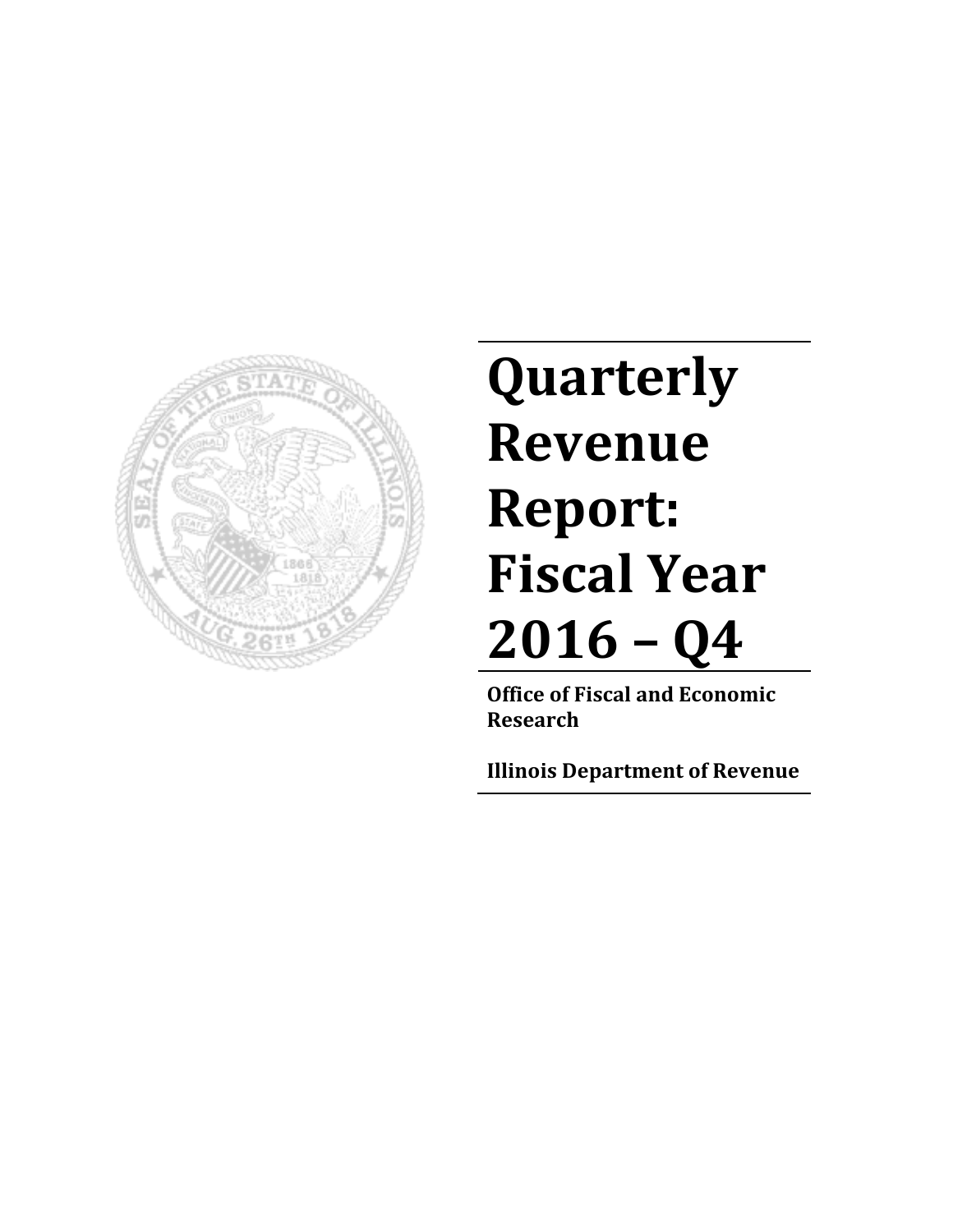# **Table of Contents**

| Introduc |  |
|----------|--|

#### **Income Tax Reports**

## **Sales & Excise Tax Reports**

## Appendix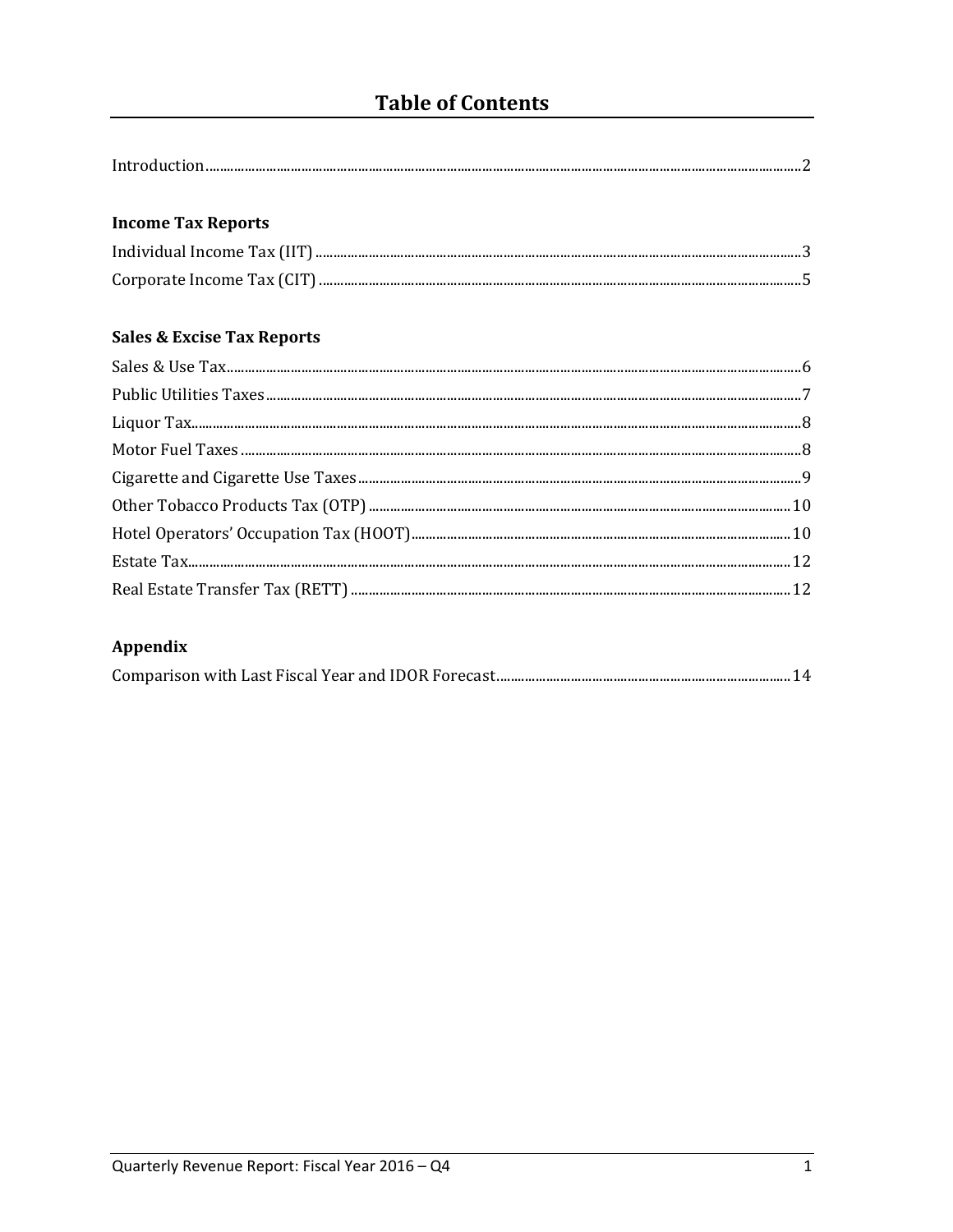## **Introduction**

The weak economic recovery continues to manifest itself in the lackluster performance of the state's revenue sources. Employment growth is mixed with some sectors such as business services and leisure and hospitality experiencing strong growth while manufacturing continues to shed workers. Corporate profits failed to meet expectations, falling 3.1 percent last year according to the Bureau of Economic Analysis (BEA). Retail sales remain weak as consumers are only spending a fraction of the savings incurred from lower gasoline prices on taxable retail sales. Automotive sales appear to have peaked and tightening lending standards for auto loans may place additional pressure on this sector.  $1$ 

On balance, the weak recovery is suppressing revenue growth in the sales tax, corporate income tax, non-wage income tax payments and withholdings in some sectors. The Federal Open Markets Committee (FOMC) acknowledged the weakness of the recovery by once again choosing not to raise the Federal Funds interest rate target.<sup>2</sup> Slow economic growth is expected to continue into fiscal year 2017 and we will continue tracking each tax source closely. All forecasts will be evaluated at the end of the first quarter.

The graph below illustrates fiscal year 2016 performance for the three largest tax sources. The following commentary provides insight on variations from forecast and differentiates between economic factors and accounting adjustments. Cumulatively, the big three revenue sources finished the fiscal year \$225.0 million (0.9 percent) above forecast.



<sup>&</sup>lt;sup>1</sup> The Federal Reserve Board, The July 2016 Senior Loan Officer Opinion Survey on Bank Lending Practices

http://www.federalreserve.gov/boarddocs/snloansurvey/201608/default.htm#f 

<sup>&</sup>lt;sup>2</sup> Board of Governors of the Federal Reserve System, Press Release July 27, 2016

http://www.federalreserve.gov/newsevents/press/monetary/20160727a.htm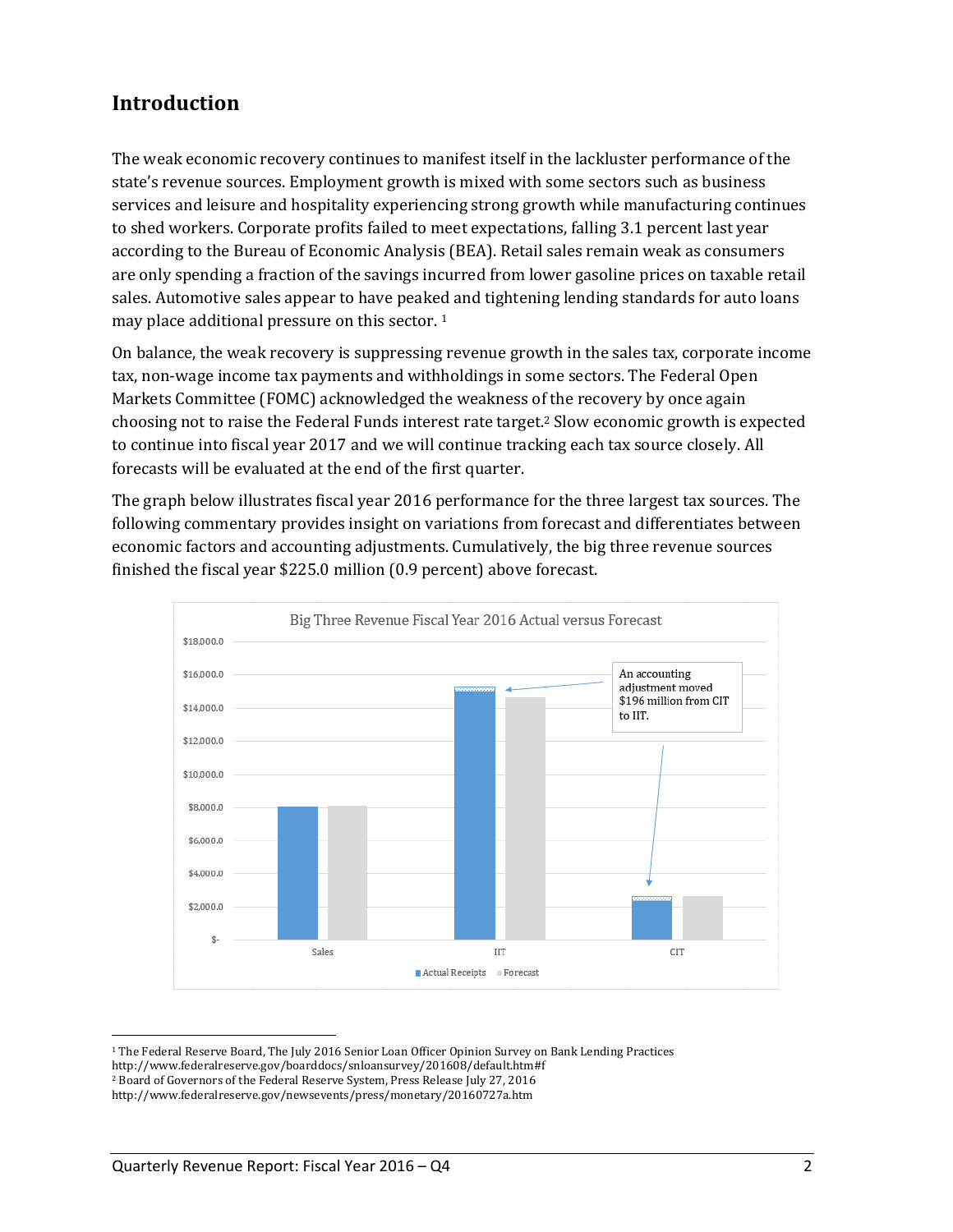## **Individual Income Tax (IIT)**

Individual Income Tax (IIT) revenue ended the fiscal year \$2,381.1 million (13.5 percent) below fiscal year 2015 but 4.5 percent (\$656.9 million) above forecast.

Fiscal year 2016 was the first full year in which the lower tax rate was in effect. The rate decrease in effect since January 2015 affected only the second half of fiscal year 2015, but all of fiscal year 2016, and is the primary reason revenue declined in fiscal year 2016 compared with fiscal year 2015.

One of the main reasons individual income tax exceeded forecast was an unanticipated accounting adjustment of \$196 million from corporate income tax receipts into IIT receipts made on the final day of fiscal year 2016. This adjustment—the result of the elimination of Forms IL-1000 and IL-1023-C—changed the revenue source of an estimated \$196 million from "corporate income tax" to "individual income tax." With the elimination of those two forms, pass-through entities now use business tax forms to pay individual income taxes on behalf of some non-resident members. This led to a commingling of business and individual income tax revenue that had to be separated in order to be properly sourced.

Withholdings from wages performed much better than expected, while non-withholdings  $$ primarily from non-wage sources such as capital gains realizations—fell short of forecast.



#### **Withholding receipts (WIT)**

Withholding (WIT) receipts ended the fiscal year 9.5 percent  $$1,279.2$  million) below fiscal year 2015. This negative result is a direct result of the tax rate decrease from 5.0% to 3.75%, effective since January 1, 2015. As mentioned above, fiscal year 2016 was the first full fiscal year in which this lower rate was in effect.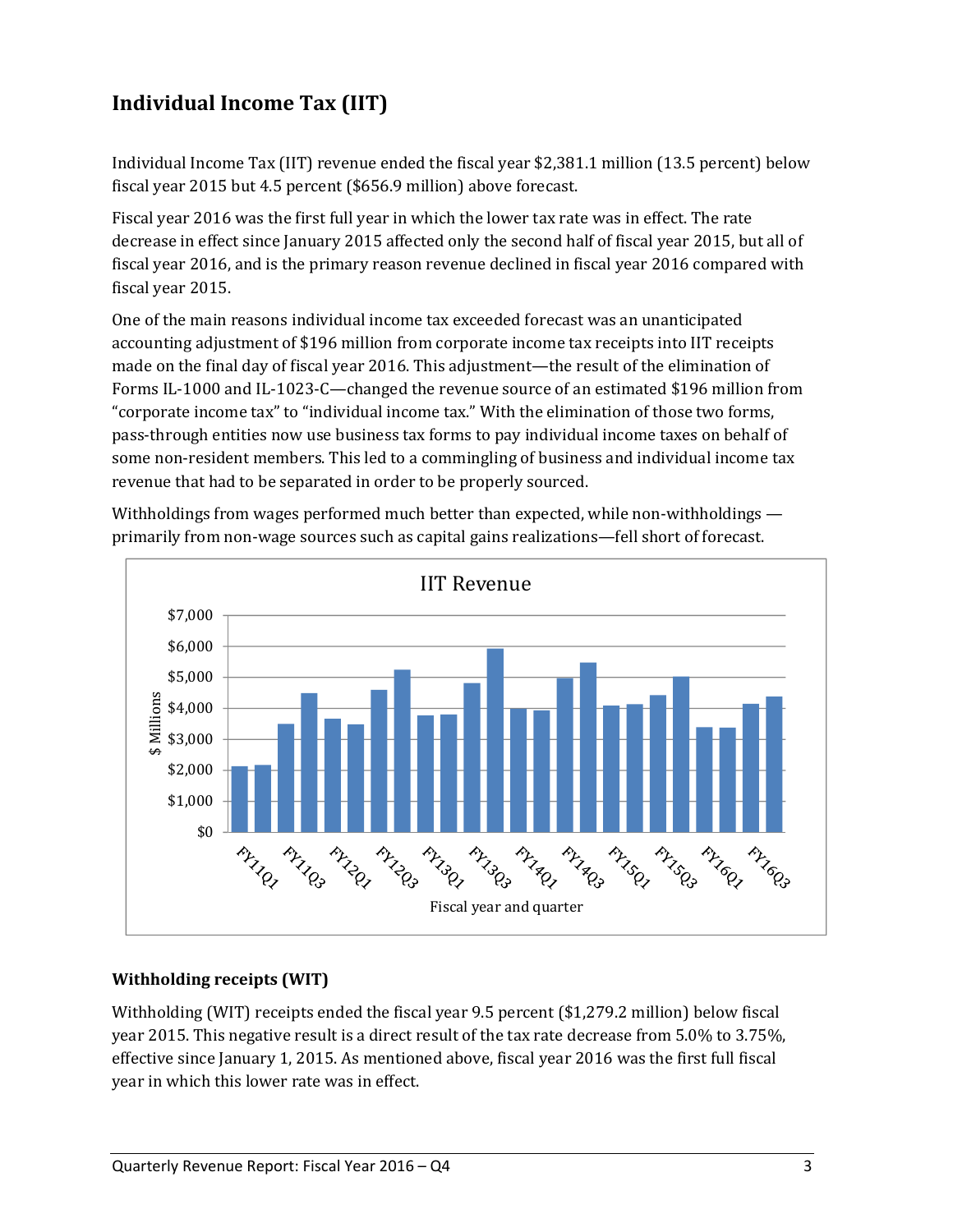Withholding receipts outperformed forecast ending the fiscal year  $6.0$  percent  $(\$688.8 \text{ million})$ above estimate. Employment gains in Illinois outperformed expectations, and were the primary driving force behind beating the withholdings forecast. According to IHS Economics, as of June 2016, the employment level in the state was approximately 40,000 jobs higher than the level estimated 18 months ago.<sup>3</sup>

The latest available statistics from the Illinois Department of Employment Security (IDES) indicate that most of the job gains during the fiscal year have come from professional and business services sector, as well as leisure and hospitality. Notwithstanding growth in some subsectors, the manufacturing sector continues to show the largest loss of jobs in the state's economy. 

#### **Non‐withholding receipts (non‐WIT):**

Non-WIT receipts ended the fiscal year 26.2 percent (\$3,102.6 million) below fiscal year 2015 and just 1.0 percent below our forecast. The tax rate decrease from 5.0% to 3.75%, effective since January 1, 2015, is the main reason receipts lagged 2015. There are, however, some other contributing factors to this negative result.

Final payments—a large component of non-WIT—were adversely affected by the overwithholding that occurred after the tax rate increased in January of 2015. Some employers were slow to adjust withholding down from the 5 percent rate to 3.75 percent. As a result, many individuals who would normally have made a final payment at tax time instead either had no final payment, a reduced final payment, or received a refund.

An analysis by form type reveals that estimated payments—primarily from non-wage income continued to show solid growth and is likely a product of large capital gains during fiscal year 2016. 

| <b>Components Year-to-Date (\$ millions)</b> |                |                 |               |              |
|----------------------------------------------|----------------|-----------------|---------------|--------------|
|                                              | <b>Actual</b>  | <b>Forecast</b> | \$ Difference | % Difference |
| Withholding                                  | \$12,198.2     | \$11,509.5      | \$688.8       | 6.0%         |
| Non-Withholding                              | \$3,102.6      | \$3,134.4       | $-531.8$      | $-1.0%$      |
| Total                                        | \$15,300.9     | \$14,643.9      | \$656.9       | 4.5%         |
|                                              | <b>FY 2015</b> | <b>FY 2016</b>  | \$ Difference | % Difference |
| Withholding                                  | \$13,477.4     | \$12,198.2      | $-51,279.2$   | $-9.5%$      |
| Non-Withholding                              | \$4,204.5      | \$3,102.6       | \$1,101.9     | $-26.2%$     |
| <b>Total</b>                                 | \$17,682.0     | \$15,300.9      | $-52,381.1$   | $-13.5%$     |

*Payment totals match the Comptroller's receipts. Withholding and estimated and final payments are derived from IDOR collection data and in‐transit fund data. Totals may not equal individual components* due to rounding.

<sup>&</sup>lt;sup>3</sup> IHS Economics - Global Insight, data update July 2016.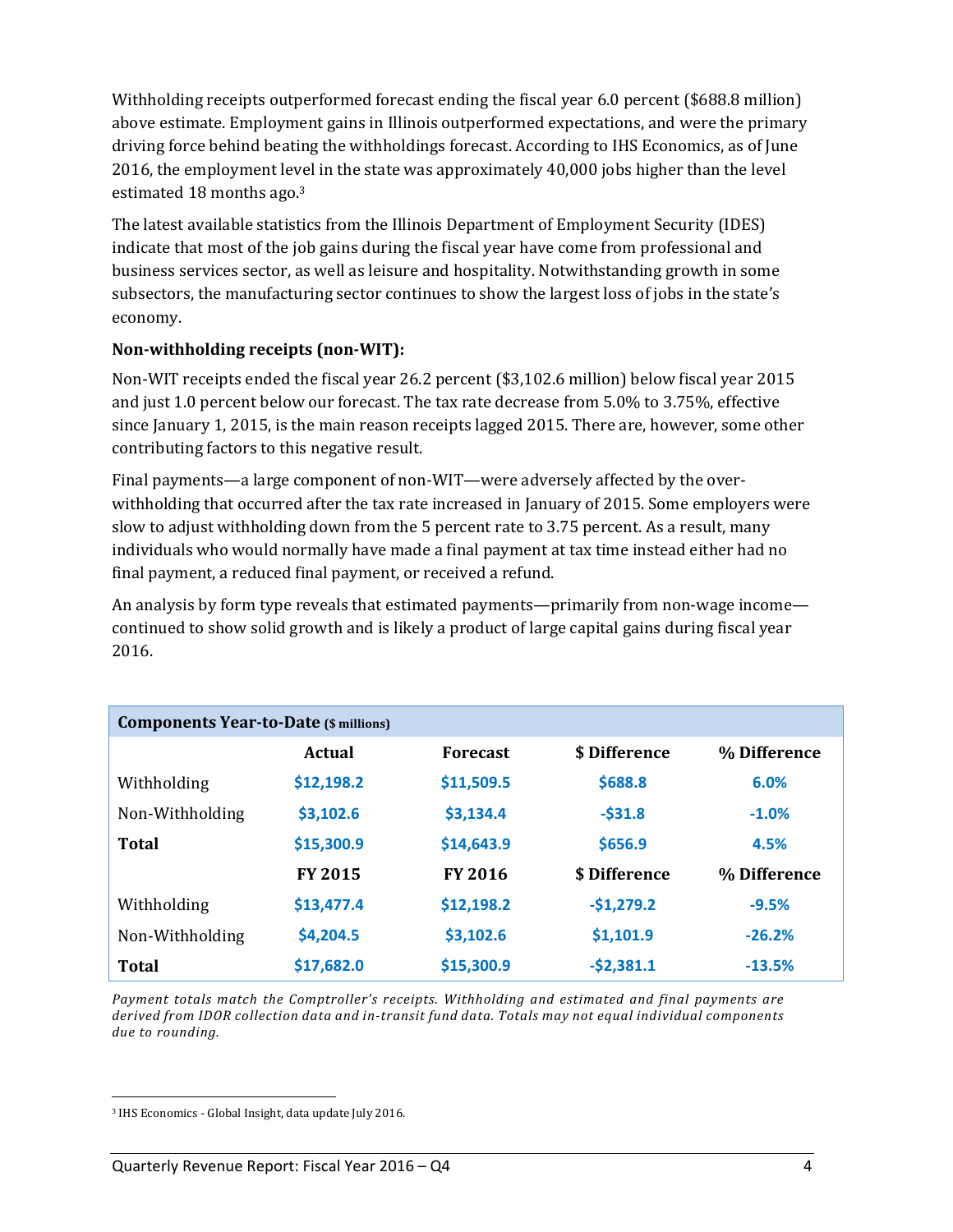## **Corporate Income Tax (CIT)**

Gross corporate income tax (CIT) receipts for fiscal year 2017 totaled \$2,335.5 million, which was 16.6 percent (\$464.5 million) below our original forecast of \$2,800.0 million. This difference, however, included an unanticipated accounting adjustment of \$196.0 million made on the final day of fiscal year 2016. This adjustment—the result of the elimination of Forms IL-1000 and IL-1023-C—changed the revenue source of an estimated \$196.0 million from "corporate income tax" to "individual income tax." With the elimination of those two forms, pass-through entities now use business tax forms to pay individual income taxes on behalf of some non-resident members. This led to a commingling of business and individual income tax revenue that had to be separated so it could be properly sourced. When included in CIT receipts, the fiscal year total of \$2,531.5 million was 5.9 percent (\$158.5 million) below our mid-year revision of \$2,690.0 million. A similar adjustment may be made at the end of fiscal year 2017, which would once again affect total receipts for the year. However, because the receipts are deposited according to the CIT fund allocation, we will continue to forecast as if this adjustment did not and will not take place. If this accounting procedure changes, then we will make the necessary adjustments to our CIT forecast.

We attribute the majority of the error in our CIT forecast to large revisions made to IHS Economics' domestic corporate profits forecast, which was off by nearly 13 percent for calendar year 2015. According to the Bureau of Economic Analysis, adjusted pretax profits for 2015 fell by 3.1 percent<sup>4</sup>, which was the first year-over-year decrease since 2008. Profits for the next several quarters are expected to remain mostly flat.



<sup>&</sup>lt;sup>4</sup> U.S. Bureau of Economic Analysis, "Gross Domestic Product, 4th quarter and annual 2015 (third estimate); Corporate Profits, 4th quarter and annual 2015," news release (March 25, 2016),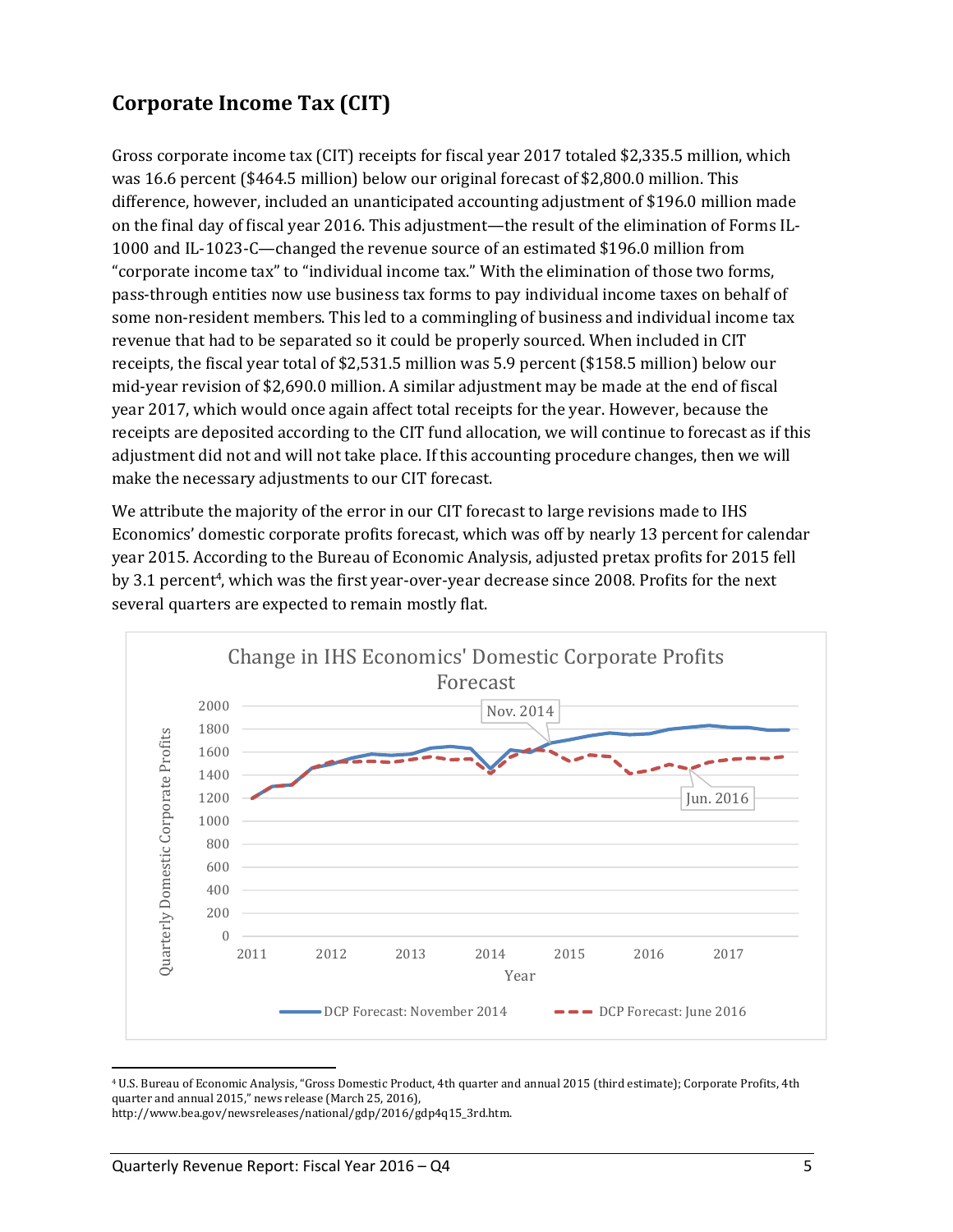Preliminary analysis of tax year 2014 returns indicates that much of the remaining error may be attributed to a significant increase in the amount of net loss deductions applied against taxable income. After four years of suspending or significantly limiting the use of net loss deductions by corporations, we theorized that a buildup of unused net loss deductions could lead to a larger-than-normal offset against taxable income; however, we were unable to reasonably estimate the potential size of the offset. For tax year 2014, the size of the offset may surpass \$7 billion. As a means of comparison, the size of the offsets in tax years 2012 and 2013 were approximately \$407 million and \$576 million, respectively.

The corporate income tax refund rate for fiscal year 2017, set by statutory formula, will be 17.25 percent, which is 1.75 percent higher than originally estimated. This, along with a likely downward revision of our original fiscal year 2017 CIT forecast, will result in a modest yearover-year decrease in deposits into general funds. We will continue to monitor the personal property replacement tax (PPRT) allocation reconciliation process<sup>5</sup> and evaluate our CIT forecast to ensure that we make proper adjustments for the prior year.

## **Sales & Use Tax**

State sales and use tax receipts barely increased in fiscal year 2016, growing just 0.4 percent (\$32.3 million) from fiscal year 2015. This modest growth was 1.0 percent (\$77.4 million) below forecast. 

|              | <b>Year-to-Date Comparison by Component (\$ millions)</b> |                |               |              |
|--------------|-----------------------------------------------------------|----------------|---------------|--------------|
|              | <b>FY 2015</b>                                            | <b>FY 2016</b> | \$ Difference | % Difference |
| Vehicles     | \$1,271.2                                                 | \$1,327.2      | \$56.0        | 4.4%         |
| Motor Fuel * | \$643.4                                                   | \$520.2        | $-5123.2$     | $-19.1%$     |
| All Else     | \$6,115.6                                                 | \$6,215.1      | \$99.5        | 1.6%         |
| Total        | \$8,030.2                                                 | \$8,062.6      | \$32.3        | 0.4%         |

*\*Estimated. IDOR does not have actual data on sales & use tax from motor fuel.*

Lower motor fuel prices, which caused the associated sales and use tax receipts to decline 19.1 percent, explain much of fiscal year 2016's weak growth. When motor fuel prices decline, the overall net impact on sales and use tax receipts depends on what consumers do with the money they would otherwise have spent on motor fuel. If they spend the money entirely on other taxable goods, then the net impact is zero, even if the sales and use tax receipts from fuel sales decline. For example, \$100 spent on gasoline generates the same amount of tax as \$100 spent on apparel. If, however, consumers save some of the money, or they use some of the money for

 <sup>5</sup> Illinois Department of Revenue, PPRT Update. http://tax.illinois.gov/News/PPRT-Update.htm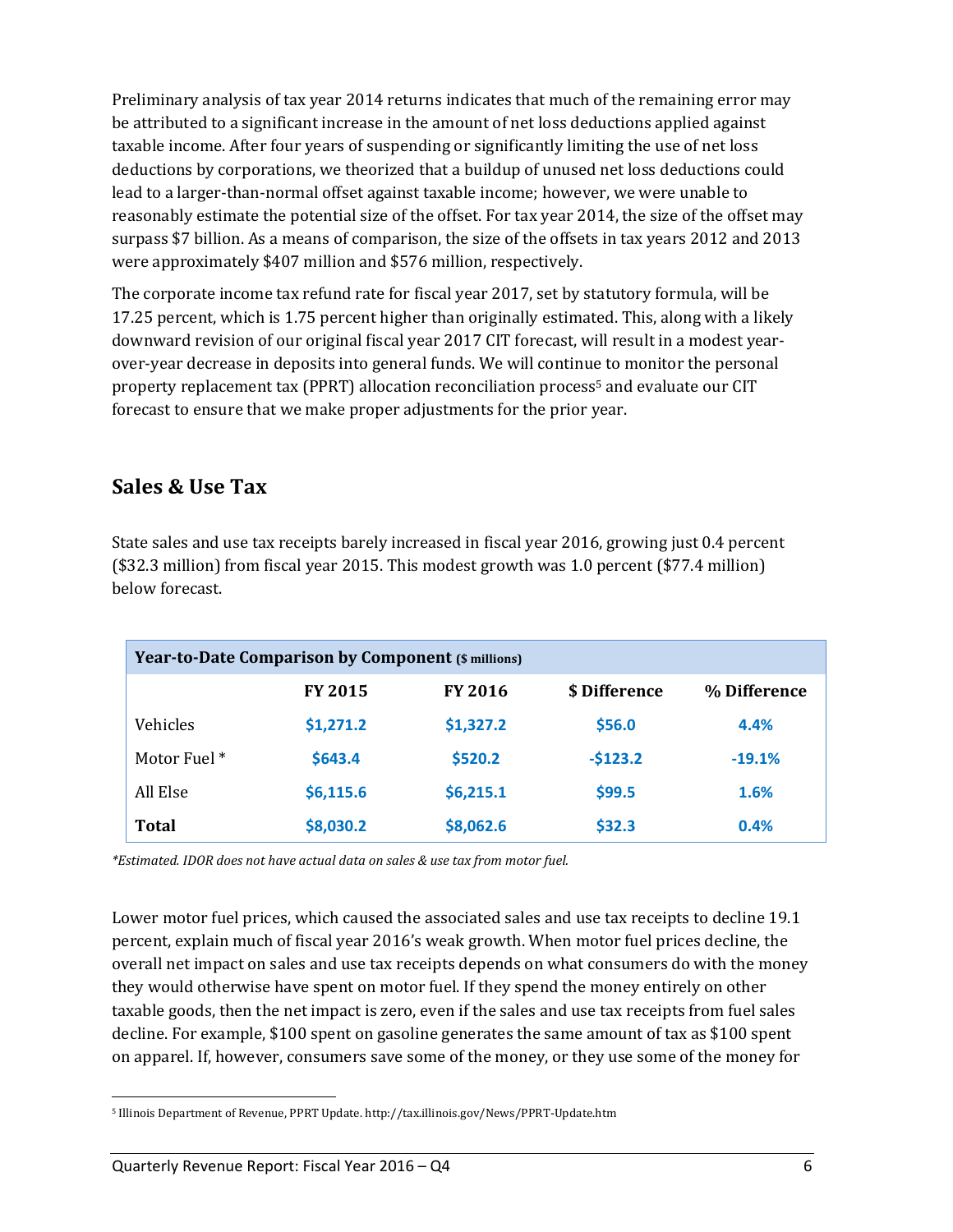non-taxable spending, like for the purchase of services, then the overall impact on sales and use tax receipts is negative. A recent study published by the IP Morgan Chase Institute found that the latter scenario appears to be what is happening.<sup>6</sup> The study found that consumers were spending just about 80 percent of their motor fuel savings, with about 24 percent of this spending going towards purchases that do not generate state sales and use tax receipts in Illinois—purchases like sevices and food for consumption at home. Based on these percentages, the net revenue loss from lower motor fuel prices in fiscal year 2016 versus fiscal year 2015 was about \$50 million.

In addition to lower motor fuel prices, slowing growth in motor vehicle sales weighted on fiscal year 2016's growth. A large part of the growth in recent fiscal years has been driven by a multiyear boom in motor vehicle sales. The average annual growth in state sales and use tax from motor vehicle sales was 8.9 percent from fiscal year 2011 to fiscal year 2015. As discussed in previous reports, this boom was the result of pent-up vehicle demand accrued during the last recession and to historically low financing costs. We have been expecting growth to slow as total vehicle unit sales approached about 17 million units annually, which was the annual average sales in the decade before the last recession. Total vehicle unit sales returned to this level around the beginning of fiscal year 2016. State sales and use tax receipts from motor vehicle sales in fiscal year 2016 increased 4.4 percent—about half of the growth observed annually over the prior five years.

Finally, there was one significant non-ecomomic factor that negatively affected receipts during the early part of fiscal year 2016. A single taxpayer used a large volume of accumulated credit to cover its liability for the period, which significantly reduced cash payments during the first quarter. Credits are earned from prior prepayments or prior overpayments and can be bought and sold among taxpayers. Any taxpayer who holds valid credit can use that credit to pay some or all of its tax liability.

## **Public Utilities Taxes**

Public utilities tax receipts finished the fiscal year with a total of \$926.1 million in receipts. This was 2.2 percent (\$20.9 million) below forecast. Receipts were 7.9 percent (\$79.5 million) lower than last year.

#### **Telecommunications**

At the end of the fiscal year, telecommunication excise tax receipts totaled \$415.0 million. Receipts exceed forecast by 0.7 percent (\$3.0 million). Receipts were 4.4 percent (\$19.2 million) lower than last year.

 6 The JP Morgan Chase Institute, *How Falling Gas Prices Fuel the Consumer*, October 2015. 

https://www.jpmorganchase.com/corporate/institute/report‐how‐falling‐gas‐prices‐fuel‐the‐economy.htm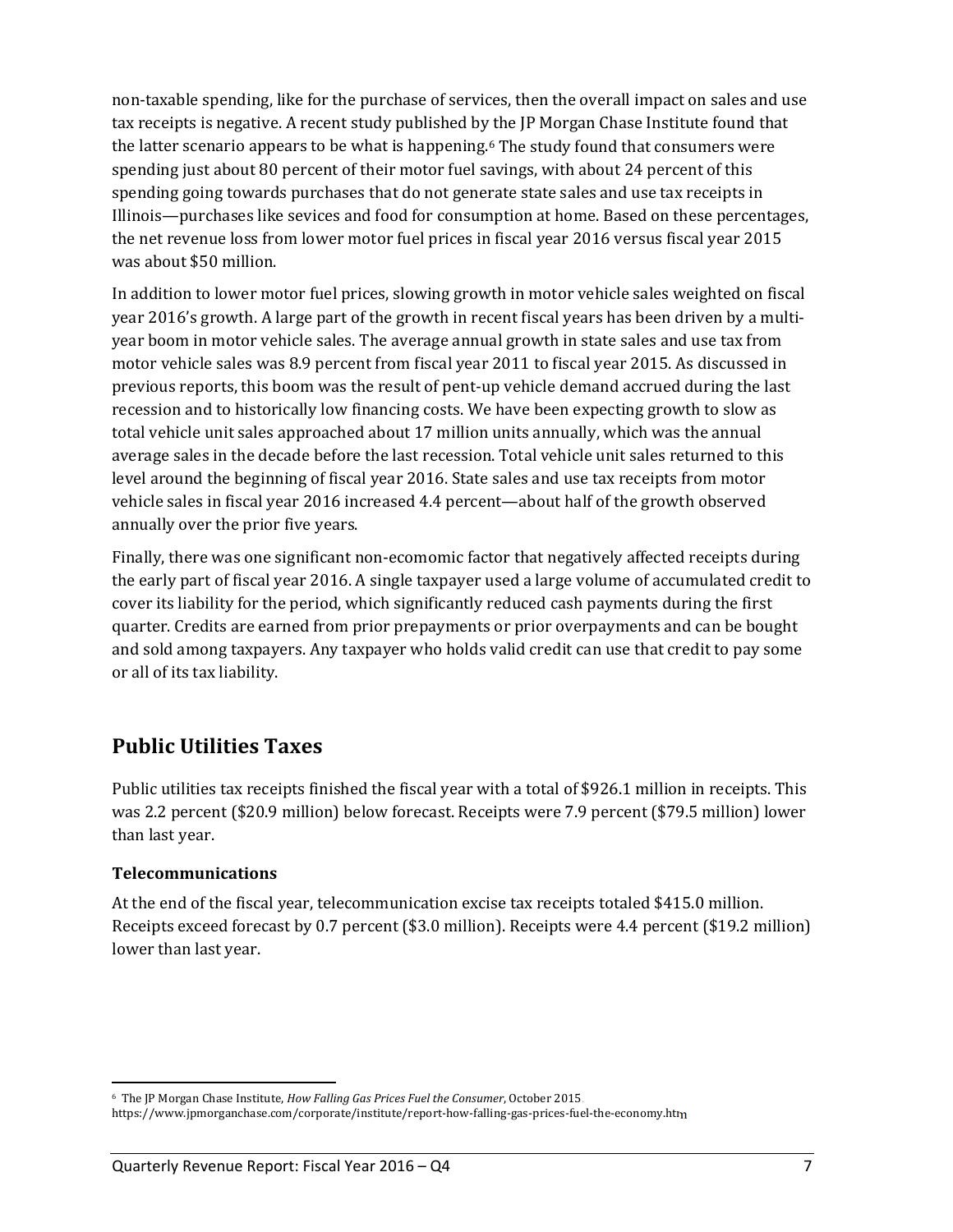#### **Natural Gas**

Natural gas revenue tax receipts ended the fiscal year at \$137.4 million. This amount was 14.1 percent (\$22.6 million) below forecast. Receipts were 22.9 percent (\$40.8 million) lower than last year. Taxpayer credit utilization throughout the year remains the primary reason for the source missing forecast.

#### **Electricity**

Receipts for the electricity excise tax ended the year at \$373.8 million. Compared with forecast, receipts were short 0.3 percent (\$1.2 million). Receipts were 5.0 percent (\$19.5 million) lower than last year.

## **Liquor Tax**

Liquor tax receipts to the General Revenue Fund in fiscal year  $2016$  were 1.6 percent (\$2.7 million) greater than in fiscal year 2015 and 0.9 percent  $$1.5$  million) above forecast. Preliminary statistics for fiscal year 2016 show that the taxable consumption of beer/cider, wine, and spirits compared to fiscal year 2015 increased 0.8 percent, 0.8 percent, and 2.6 percent, respectively. Spirits made up the largest share of fiscal year 2016 liquor tax receipts to the General Revenue Fund (55.2 percent), followed by beer/cider (29.2 percent) and wine (15.6 percent). 

| Year-to-Date (\$millions) |                |                 |               |              |
|---------------------------|----------------|-----------------|---------------|--------------|
|                           | <b>Actual</b>  | <b>Forecast</b> | \$ Difference | % Difference |
| All Funds <sup>*</sup>    | \$287.9        | \$285.2         | \$2.7         | 0.9%         |
| General Revenue Fund      | \$169.5        | \$168.0         | \$1.5         | 0.9%         |
|                           | <b>FY 2015</b> | <b>FY 2016</b>  | \$ Difference | % Difference |
| All Funds <sup>*</sup>    | \$283.2        | \$287.9         | \$4.7         | 1.7%         |
| General Revenue Fund      | \$166.8        | \$169.5         | \$2.7         | 1.6%         |

*\*Includes General Revenue Fund*

## **Motor Fuel Taxes**

Combined motor fuel tax receipts in fiscal year 2016 were 4.7 percent (\$60.8 million) greater than in fiscal year 2015 and 2.3 percent  $(\$29.8$  million) above forecast. This growth reflects the fact that total miles traveled by motorists continued to increase through fiscal year 2016—up 3.1 percent nationally versus fiscal year 2015—thanks to lower motor fuel prices and economic expansion.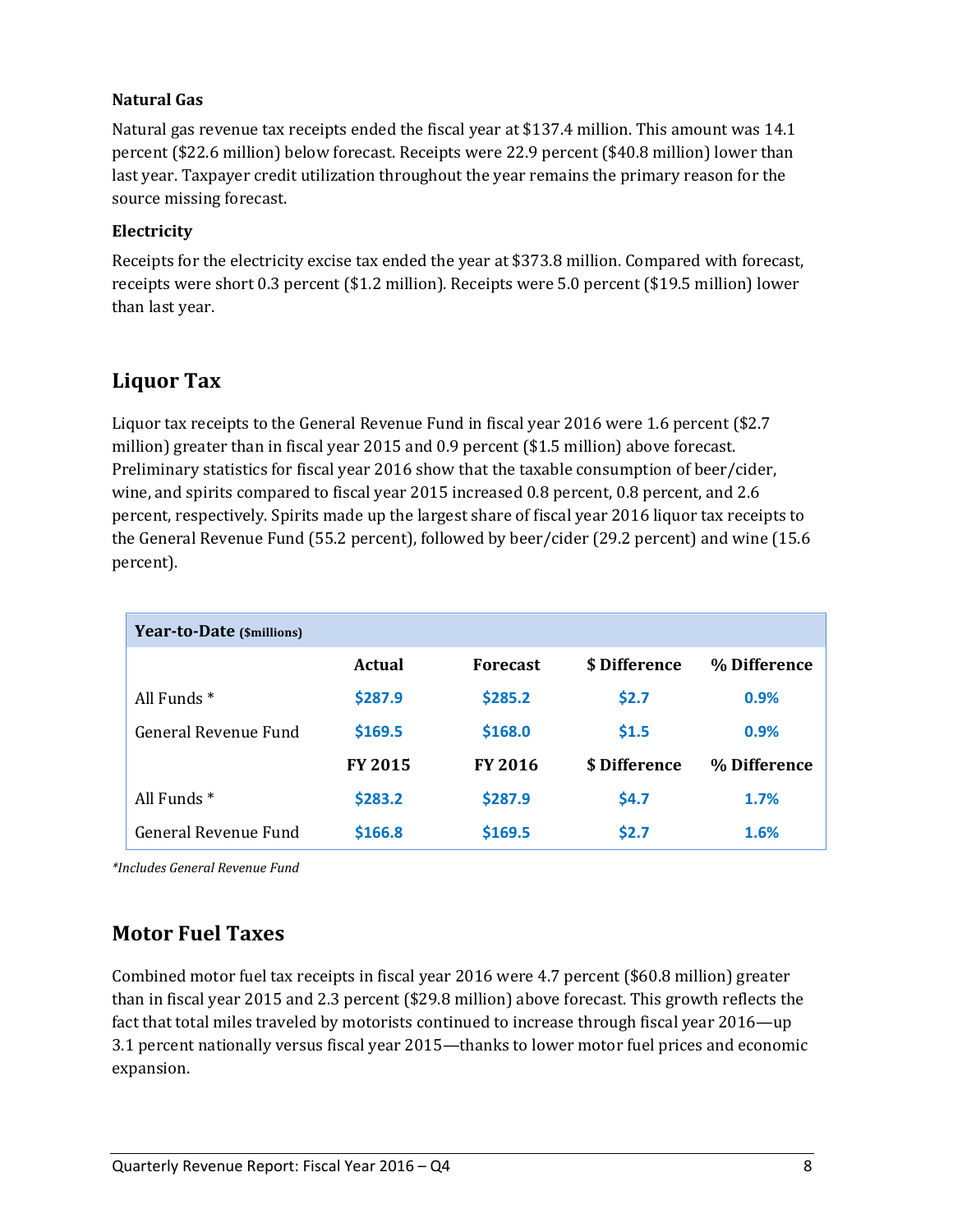The two main drivers of motor fuel tax revenue are the total miles traveled by motorists and the fuel economy of the vehicles they are driving. The overall average fuel economy of vehicles on the road increases each year as older vehicles are replaced by new, more fuel-efficient ones. The federal government, through its Corporate Average Fuel Economy standards, requires greater fuel economy for each new model year of passenger car and light truck. Increasing average fuel economy has a negative impact on motor fuel tax revenue because it results in less fuel consumed per mile traveled.

Total vehicle miles traveled in the United States started to decline around 2007 in response to rising fuel prices and then kept declining as the economy contracted during the last recession. The combination of less driving and greater fuel economy led to declining revenue from motor fuel taxes during this period. Recently, however, total miles traveled began to increase as fuel prices decreased and the post-recession recovery gained momentum. The additional volume of miles traveled was enough to offset the negative impact of fuel efficiency gains. Revenue from Illinois' motor fuel taxes increased 2.7 percent in fiscal year 2014. This was the first genuine increase since fiscal year 2007. Total revenue was then flat in fiscal year 2015, but this was due to the reconciliation of payments among member states under the International Fuel Tax Agreement. When accounting for this one-time reconciliation, the actual underlying growth in the regular motor fuel tax for fiscal year 2015 was 1.2 percent.

## **Cigarette and Cigarette Use Taxes**

The cigarette tax ended the fiscal year with receipts totaling  $$806.5$  million. Receipts were 1.6 percent (\$13.5 million) below forecast. Compared with last fiscal year, receipts decreased 2.3 percent (\$18.6 million). This decrease falls roughly in line with the source's long term trend of an annual 2.0 percent average decrease.

| Year-to-Date (\$ millions) |                |                 |               |              |
|----------------------------|----------------|-----------------|---------------|--------------|
|                            | <b>Actual</b>  | <b>Forecast</b> | \$ Difference | % Difference |
| All Funds $*$              | \$806.5        | \$820.0         | $-513.5$      | $-1.6%$      |
| General Revenue Fund       | \$353.4        | \$355.0         | $-51.6$       | $-0.5%$      |
|                            | <b>FY 2015</b> | <b>FY 2016</b>  | \$ Difference | % Difference |
| All Funds $*$              | \$825.2        | \$806.5         | $-518.6$      | $-2.3%$      |
| General Revenue Fund       | \$353.4        | \$353.4         | \$0.0\$       | 0.0%         |

*\*Includes General Revenue Fund*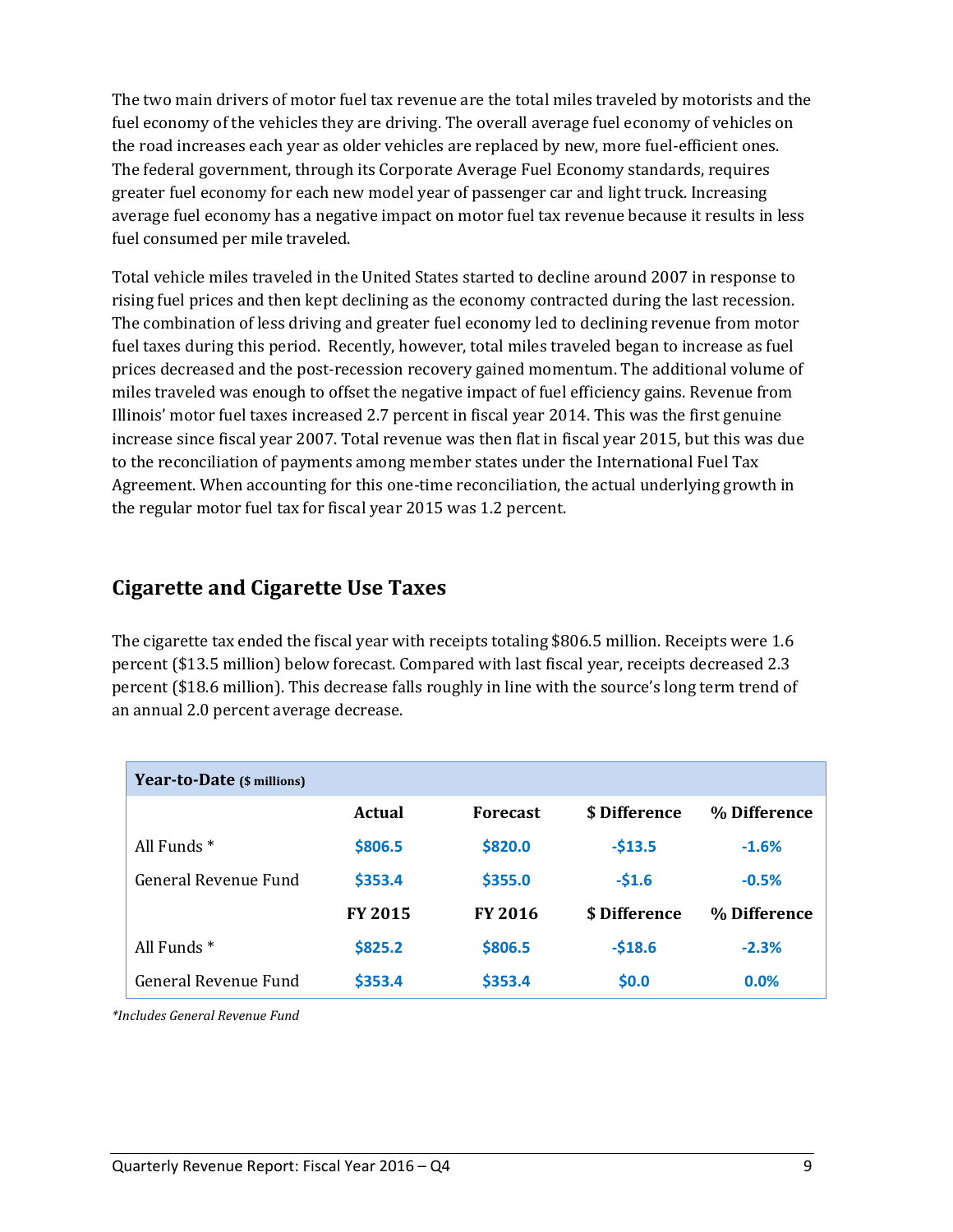## **Other Tobacco Products Tax (OTP)**

Tobacco products tax receipts ended the fiscal year totaling \$37.6 million. This is 1.7 percent (\$0.6 million) over the forecast for the source. Compared with last fiscal year, this is a growth of 2.3 percent (\$0.8 million). After the source was initially revised in the beginning of fiscal year 2016, receipts performed within expectations.

## **Hotel Operators' Occupation Tax (HOOT)**

The hotel operators' occupation tax finished the fiscal year with \$263.5 million in receipts. This amount is 0.6 percent  $(\$1.5\text{ million})$  below forecast. Compared with the previous fiscal year, receipts grew by 2.7 percent (\$6.8 million). Hotel tax receipts continue to grow year-over-year but now approach a point where growth is slowing down. Much of this year's growth occurred in the beginning half of the year while the other half returned to relative 2015 levels of receipts.

Two indicators that help explain HOOT receipts are the occupancy rate and the average daily room rate. The following data on these two indicators is for the Chicago area hotel market. While the Department does collect hotel taxes statewide, nearly 70 percent of collections come from the Chicago market area. These indicators, therefore, help explain much of the receipt behavior seen over the last year. The following data was provided by Choose Chicago<sup>7</sup>.

As the name implies, occupancy rate is a measure of the number of hotel rooms in a given market that are occupied by customers. The graph below shows the monthly occupancy rate for the past 12 months. The period shown is from June to May. This is to account for a one month lag between when taxable hotel activity occurs and when that tax money is received by the Department of Revenue. Compared with the previous year, occupancy is slightly down overall.



 7 Choose Chicago. Monthly Occupancy and ADR Statistics. http://www.choosechicago.com/articles/view/monthly-occupancy-andadr‐statistics/72/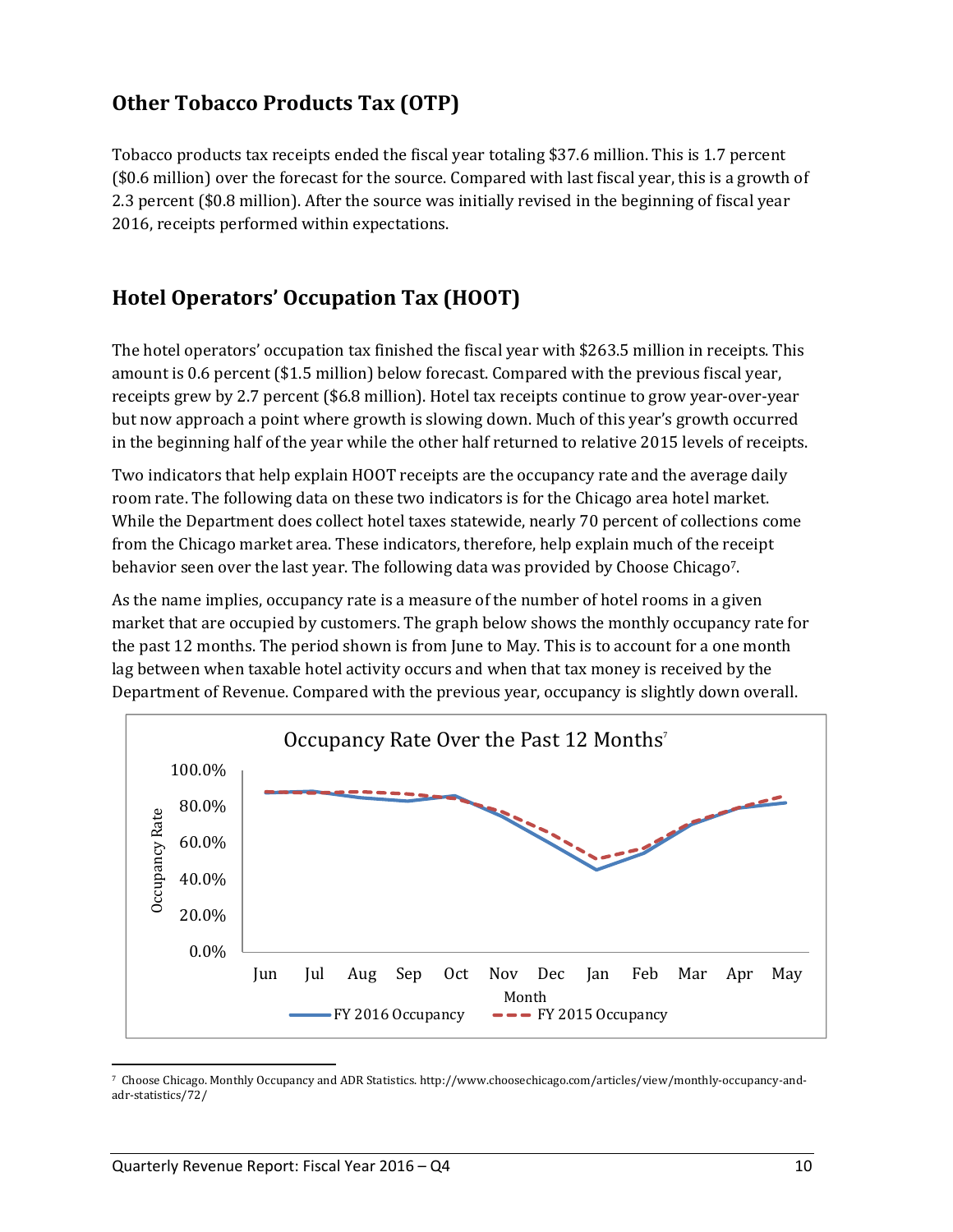Average daily room rate is a measure of hotel room pricing that averages all available options in a market into one price. This indicator captures overall pricing changes in the market and has a strong relationship to tax receipts. The below graph shows average daily room rate over the last 12 months. As before, there is a one month lag to account for processing. The average daily room rate performance over the last twelve months helps explain the pattern of HOOT receipt growth. Mirroring the pattern of HOOT receipts, much of the year's growth in the average daily room rate occurred in the first half, while the remainder of the year matched levels seen previously. 



| <b>Year-to-Date</b> (\$ millions) |                |                 |               |              |
|-----------------------------------|----------------|-----------------|---------------|--------------|
|                                   | <b>Actual</b>  | <b>Forecast</b> | \$ Difference | % Difference |
| All Funds <sup>*</sup>            | \$263.5        | \$265.0         | $-51.5$       | $-0.6%$      |
| General Revenue Fund              | \$46.2\$       | \$47.6          | $-51.4$       | $-2.9%$      |
|                                   | <b>FY 2015</b> | <b>FY 2016</b>  | \$ Difference | % Difference |
| All Funds <sup>*</sup>            | \$256.7        | \$263.5         | \$6.8         | 2.7%         |
| General Revenue Fund              | \$46.1         | \$46.2          | \$0.1         | 0.2%         |

*\*Includes General Revenue Fund*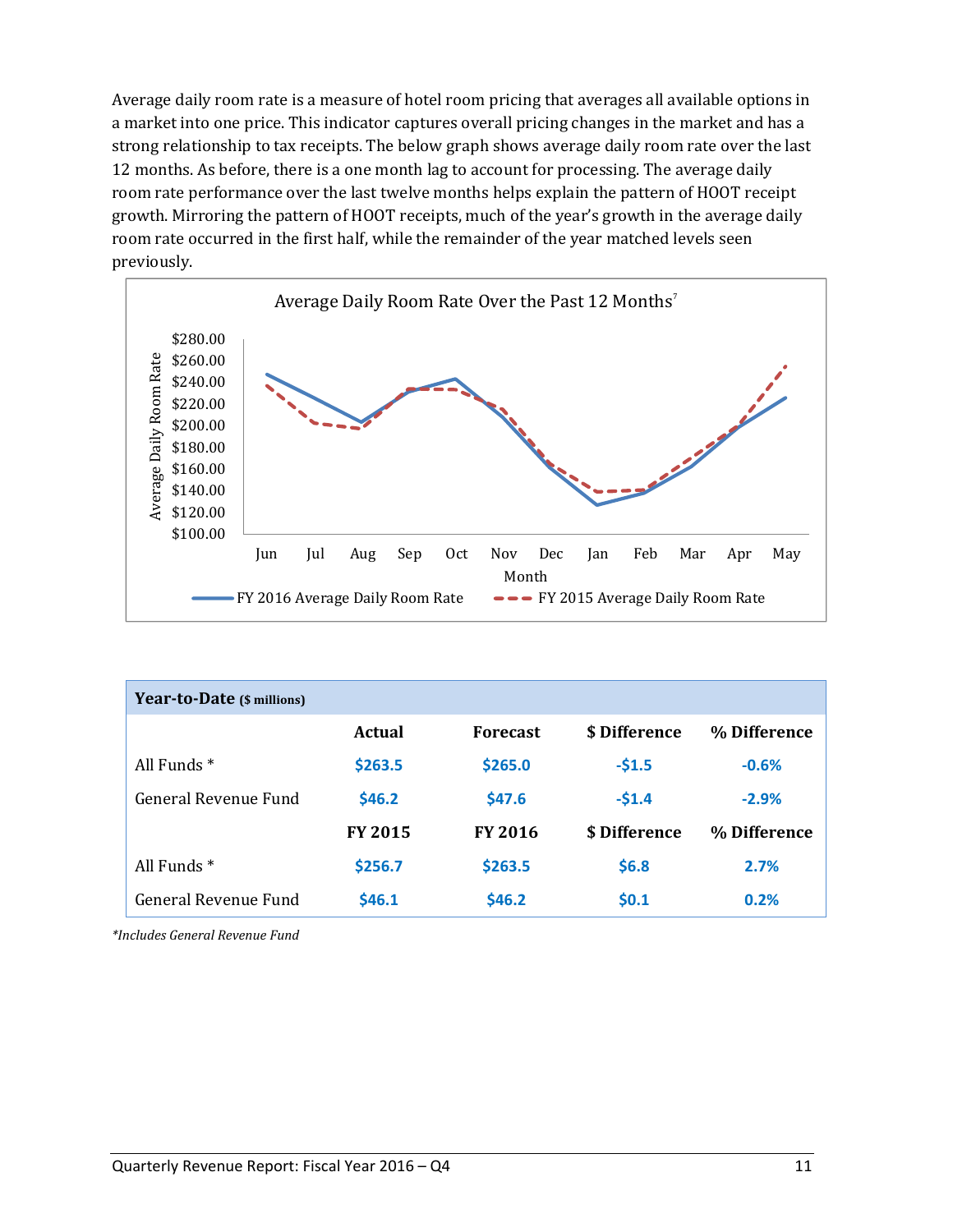## **Estate Tax**

Estate tax receipts ended fiscal year 2016 at \$325.2 million. This amount was below forecast by 4.1 percent (\$14.0 million). Compared with fiscal year 2015, annual receipts decreased 8.3 percent (\$29.3). The estate tax is difficult to forecast because it is impossible to know which estates will be settled in a given year. However, when compared with the source's history, receipt totals do not appear to be outside the normal range.

| <b>Year-to-Date</b> (\$ millions) |                |                 |               |              |
|-----------------------------------|----------------|-----------------|---------------|--------------|
|                                   | Actual         | <b>Forecast</b> | \$ Difference | % Difference |
| All Funds <sup>*</sup>            | \$325.2        | \$339.2         | $-514.0$      | $-4.1%$      |
| General Revenue Fund              | \$305.7        | \$320.0         | $-514.3$      | $-4.5%$      |
|                                   | <b>FY 2015</b> | <b>FY 2016</b>  | \$ Difference | % Difference |
| All Funds <sup>*</sup>            | \$354.6        | \$325.2         | $-529.3$      | $-8.3%$      |
| General Revenue Fund              | \$333.3        | \$305.7         | $-527.6$      | $-8.3%$      |

*\*Includes General Revenue Fund*

## **Real Estate Transfer Tax (RETT)**

Real estate transfer tax (RETT) receipts ended the fiscal year with \$77.0 million. Receipts were short of forecast by 3.8 percent (\$3.0 million). Against last fiscal year, total receipts grew 16.5 percent (\$10.9 million).

RETT performance is driven by the number of properties sold within the state as well as the price at which properties are sold. Based on data from IHS Economics<sup>8</sup>, unit sales and the median sale price of single-family homes in Illinois help explain much of the growth for the source this fiscal year. Single-family homes are not the only type of property subject to the transfer tax; however, sales of this type of property make up the majority of all taxable activity. The following two graphs depict the growth seen year-over-year in both the number of sales that have occurred and the median sale price of transfers.

 <sup>8</sup> IHS Economics – Global Insight, number of single family existing properties sold and median sale price of existing single family homes, data update July 2016.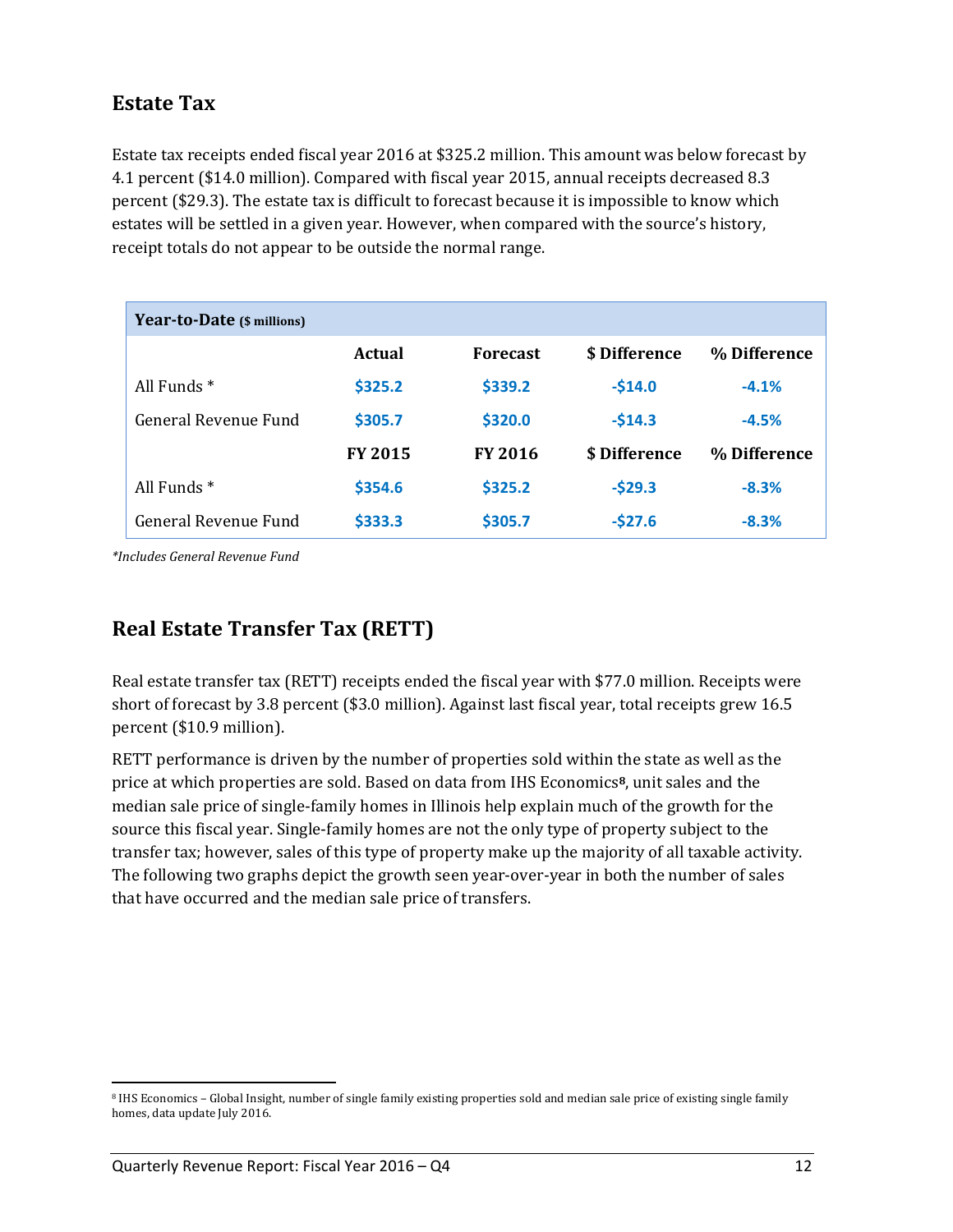

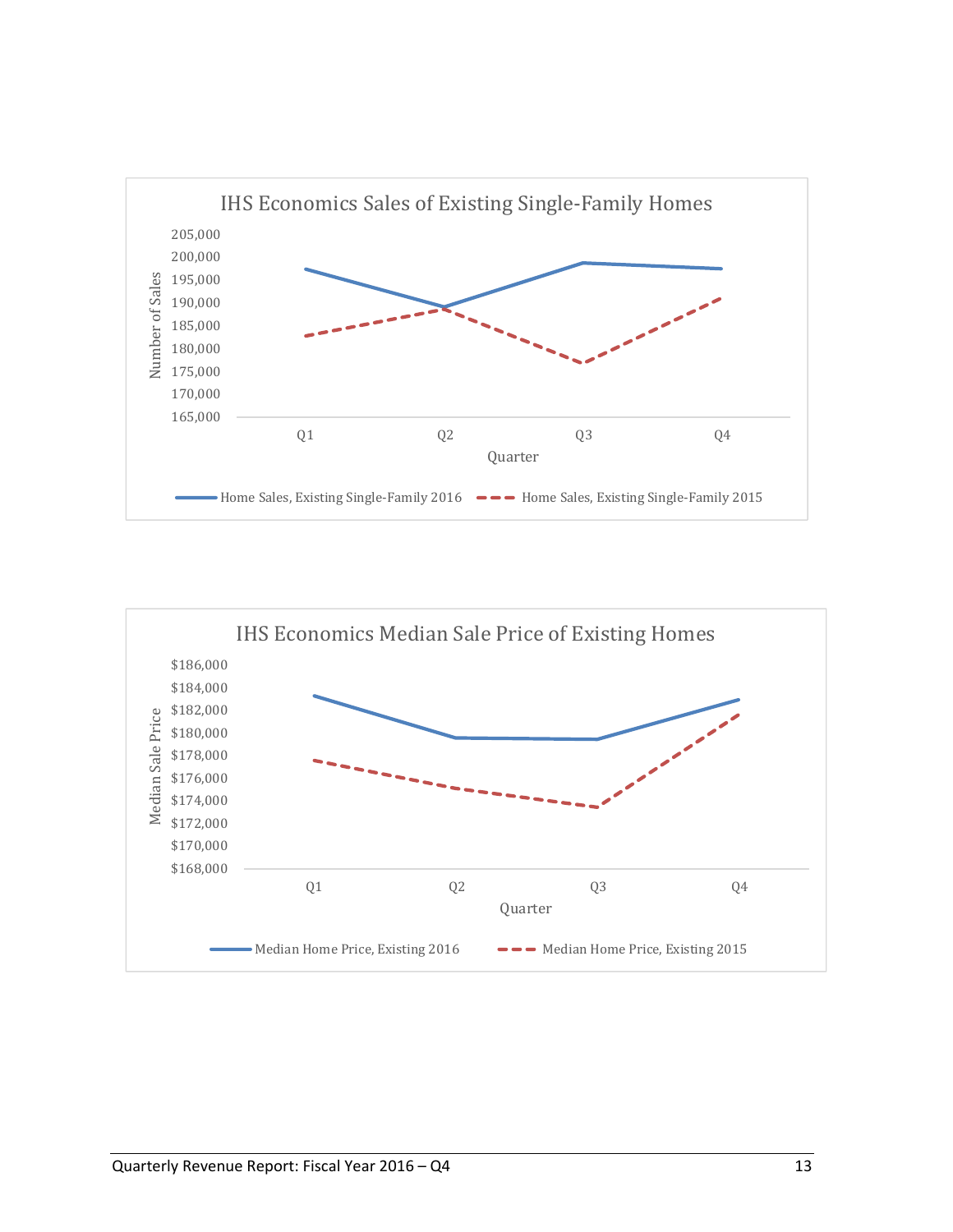# **Comparison with Last Fiscal Year and IDOR Forecast**

| Table A-1. Comparisons with Last Fiscal Year and with IDOR Forecasts        |                             |                         |                     |                     |                          |                           |                                                                                                          |                                               |                 |                   |                   |                               |
|-----------------------------------------------------------------------------|-----------------------------|-------------------------|---------------------|---------------------|--------------------------|---------------------------|----------------------------------------------------------------------------------------------------------|-----------------------------------------------|-----------------|-------------------|-------------------|-------------------------------|
|                                                                             | <b>Actual for the Month</b> |                         |                     | Year-to-Date Actual |                          |                           |                                                                                                          | Year-to-Date Forecast vs.<br>Actual           |                 |                   | Year              |                               |
| Revenue Source Receipts                                                     | June                        | June                    | FY 2015             | FY 2016             | 2016 vs<br><b>YTD FY</b> |                           | <b>FY 2016 YTD</b>                                                                                       | <b>YTD FY 2016</b>                            |                 | FY 2014           | FY 2015           | <b>FY 2016</b>                |
| (millions)                                                                  | FY2015<br>Actual            | <b>FY2016</b><br>Actual | Actual<br>$\exists$ | Actual<br>á         | <b>FY 2015</b><br>УTD    |                           | DOR Forecasts                                                                                            | W. Y TD IDOR<br>Forecasts                     |                 | Total             | Total             | <b>Forecast</b><br><b>DOR</b> |
| Individual Income Tax (All Funds)                                           | \$1,445.7                   | \$1,520.5               | \$17,682.0          | \$15,300.9          | $-22,381.1$              | $-13.5%$                  | \$14,644.0                                                                                               | 6.999\$                                       | 4.5%            | \$18,387.7        | \$17,682.0        | \$14,644.0                    |
| Corporate Income Tax (All Funds)                                            | 1391.1                      | \$133.3                 | \$3,129.1           | \$2,335.5           | $-5.793.6$               | $-25.4%$                  | \$2,690.0                                                                                                | -\$354.5                                      | $-13.2%$        | \$3,640.0         | \$3,129.1         | \$2,690.0                     |
| Sales Tax (GRFs)                                                            | \$704.9                     | \$733.1                 | \$8,030.2           | \$8,062.6           | \$32.3                   | 0.4%                      | \$8,140.0                                                                                                | $-577.4$                                      | -1.0%           | \$7,675.4         | \$8,030.2         | \$8,140.0                     |
| Public Utilities (GRFs)                                                     | 8.979.8                     | \$68.2                  | \$1,005.6           | \$926.1             | $-279.5$                 | -7.9%                     | 0'1+6\$                                                                                                  | -\$20.9                                       | -2.2%           | \$1,013.3         | \$1,005.4         | \$947.0                       |
| Telecommunications                                                          | \$37.3                      | \$34.5                  | \$434.2             | \$415.0             | $-219.2$                 | $-4.4%$                   | \$412.0                                                                                                  |                                               | 0.7%            | \$422.3           | \$434.2           | \$412.0                       |
| Electricity                                                                 | 534.7                       | 7.82\$                  | \$393.3             | \$373.8             | $-219.5$                 | -5.0%                     | \$375.0                                                                                                  | $rac{33}{25}$<br>$rac{6}{25}$<br>$rac{6}{25}$ | -0.3%           | \$402.5           | \$393.1           | \$375.0                       |
| Gas                                                                         | \$7.8                       | \$4.9                   | \$178.2             | \$137.4             | -\$40.8                  | $-22.9%$                  | \$160.0                                                                                                  |                                               | $-14.1%$        | \$188.4           | \$178.2           | \$160.0                       |
| Estate Tax (GRF)                                                            | \$33.6                      | 29.2                    | \$333.3             | \$305.7             | $-527.6$                 | $-8.3%$                   | \$320.0                                                                                                  | $-314.3$                                      | $-4.5%$         | \$276.5           | \$333.3           | \$320.0                       |
| Cigarette (All Funds)                                                       | \$82.8                      | \$60.4                  | \$825.2             | \$806.5             | -\$18.6                  | -2.3%                     | \$820.0                                                                                                  | $-313.5$                                      | -1.6%           | \$823.8           | \$825.2           | \$820.0                       |
| obacco Products                                                             | \$3.1                       | \$3.3                   | \$36.8              | 837.6               | \$0.8                    | 2.3%                      | 0'28\$                                                                                                   | $rac{6}{10}$                                  | 1.7%            | \$36.0            | \$36.8            | \$37.0                        |
| Regular Motor Fuel Tax                                                      | \$88.3                      | \$104.8                 | \$1,171.0           | \$1,235.0           | \$64.0                   | 5.5%                      | \$1,187.0                                                                                                | $rac{6}{248.0}$                               | 4.0%            | \$1,157.0         | \$1,171.0         | \$1,187.0                     |
| Motor Fuel - IFTA                                                           | \$0.4                       | \$0.6                   | \$51.3              | \$42.0              | -\$9.3                   | $-18.2%$                  | \$65.0                                                                                                   | $-523.0$                                      | $-35.4%$        | \$66.2            | \$51.3            | \$65.0                        |
| Underground Storage Tank<br>-iquor (GRF)                                    | 214.2<br>\$55.0             | \$15.3<br>\$6.3         | \$166.8<br>\$70.7   | \$169.5<br>\$76.9   | 7.2\$<br>\$6.2           | 8.8%<br>$\frac{1.6\%}{2}$ | \$168.0<br>\$72.0                                                                                        | $rac{34.5}{31.5}$                             | 6.8%<br>$0.9\%$ | \$164.5<br>\$70.5 | \$166.8<br>\$70.7 | \$168.0<br>\$72.0             |
| nsurance Tax (GRF)                                                          | \$63.2                      | \$77.8                  | \$353.4             | 8397.6              | \$44.1                   | 12.5%                     | \$355.0                                                                                                  | $rac{642.6}{5}$                               | 12.0%           | \$332.6           | \$353.4           | \$355.0                       |
| Corp. Franchise Tax (GRF)                                                   | \$13.1                      | \$20.1                  | \$211.0             | 207.2               | -\$3.8                   | -1.8%                     | \$202.0                                                                                                  |                                               | 2.6%            | \$202.6           | 0.11.8            | \$202.0                       |
| Real Estate Transfer Tax                                                    | $6 - 3$                     | \$6.3                   | \$66.1              | \$77.0              | \$10.9                   | 16.5%                     | \$80.0                                                                                                   | <u>အမြီး</u><br>အမြစ်                         | $-3.8%$         | \$56.5            | \$66.1            | \$80.0                        |
| Private Vehicle Use Tax (GRF)                                               | \$3.2                       | \$2.8                   | \$31.9              | \$30.3              | $-51.6$                  | $-4.9%$                   | 629.0                                                                                                    |                                               | 4.5%            | \$28.9            | 831.9             | \$29.0                        |
| Hotel Tax (All Funds)                                                       | 527.5                       | \$26.3                  | 5256.7              | \$263.5             | \$6.8                    | 2.7%                      | \$265.0                                                                                                  | $-51.5$                                       | -0.6%           | \$227.2           | 1256.7            | \$265.0                       |
| Table A-2. Comparisons with House Joint Resolution (HJR) Revenue Forecasts* |                             |                         |                     |                     |                          |                           |                                                                                                          |                                               |                 |                   |                   |                               |
| Revenue Source Receipts                                                     |                             |                         |                     | FY 2016<br>À        |                          |                           | <b>FY 2016 YTD</b>                                                                                       | <b>YTD FY 20</b><br>NS. HJR<br>ಕ              |                 |                   |                   | <b>FY 2016</b><br>$\vec{r}$   |
| (millions)                                                                  |                             |                         |                     | Actual              |                          |                           | <b>HJR Forecasts</b>                                                                                     | Forecasts                                     |                 |                   |                   | <b>Forecast</b>               |
| Individual Income Tax (All Funds)                                           |                             |                         |                     |                     |                          |                           |                                                                                                          |                                               |                 |                   |                   |                               |
| Corporate Income Tax (All Funds)                                            |                             |                         |                     |                     |                          |                           |                                                                                                          |                                               |                 |                   |                   |                               |
| Sales Tax (GRFs)                                                            |                             |                         |                     |                     |                          |                           |                                                                                                          |                                               |                 |                   |                   |                               |
| Public Utilities (GRFs)                                                     |                             |                         |                     |                     |                          |                           |                                                                                                          |                                               |                 |                   |                   |                               |
| Estate Tax (GRF)                                                            |                             | ₩                       |                     |                     |                          |                           | There was not Hyter termine forecast to build a prive to build the product of the SQ16 revenue forecasts |                                               |                 |                   |                   |                               |
| Liquor (GRF)                                                                |                             |                         |                     |                     |                          |                           |                                                                                                          |                                               |                 |                   |                   |                               |
| Insurance Tax (GRFs                                                         |                             |                         |                     |                     |                          |                           |                                                                                                          |                                               |                 |                   |                   |                               |
| Corp. Franchise Tax<br>GRE)                                                 |                             |                         |                     |                     |                          |                           |                                                                                                          |                                               |                 |                   |                   |                               |
| Private Vericle Dae Tax (GRF)                                               |                             |                         |                     |                     |                          |                           |                                                                                                          |                                               |                 |                   |                   |                               |
|                                                                             |                             |                         |                     |                     |                          |                           |                                                                                                          |                                               |                 |                   |                   |                               |